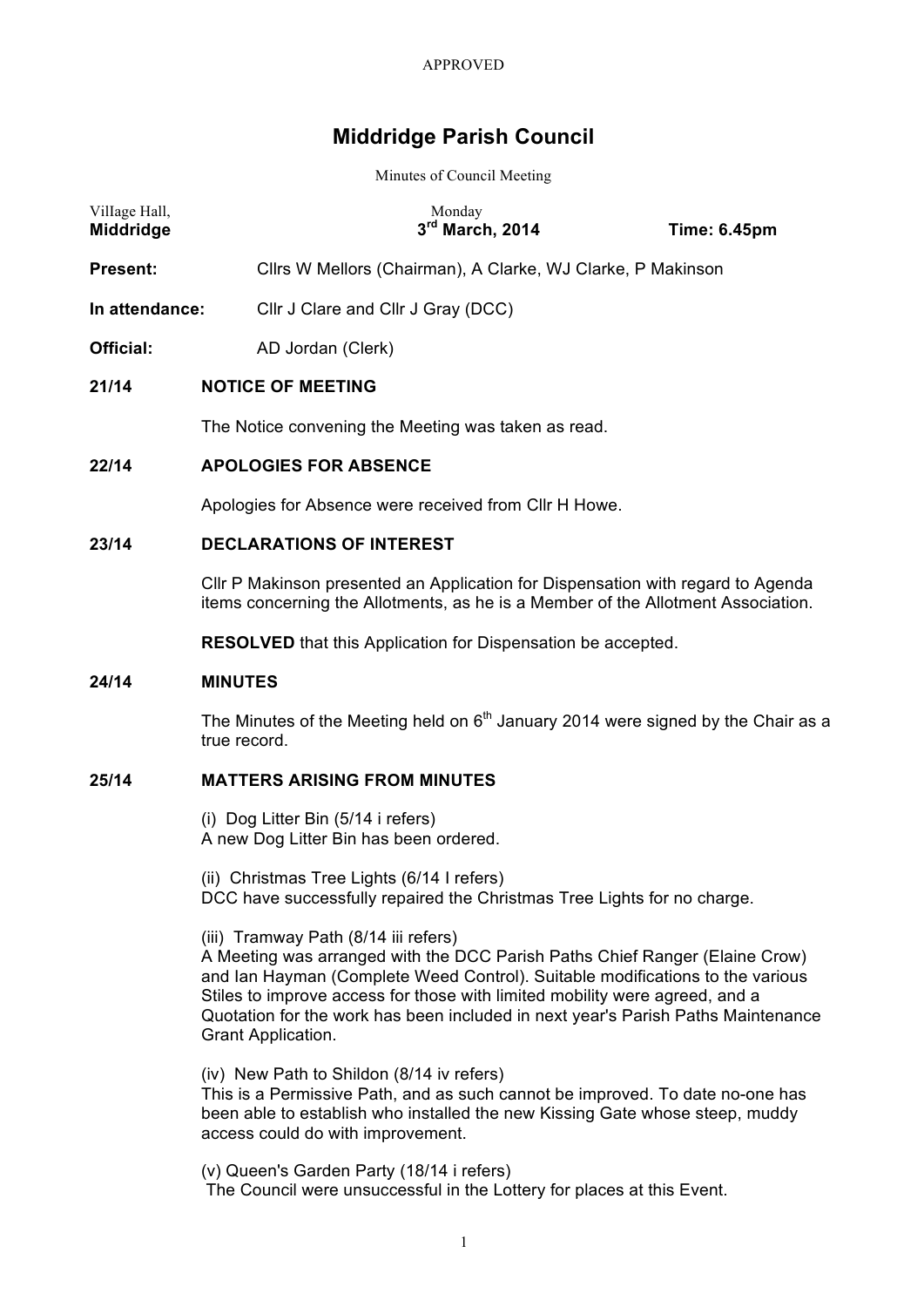# **26/14 ACCOUNTS FOR PAYMENT**

Members considered a Schedule of Accounts for Payment.

|                        | <b>RESOLVED</b> that the following Accounts be approved for payment:- |   |          |
|------------------------|-----------------------------------------------------------------------|---|----------|
| <b>JWS Powerwash</b>   | <b>Bus Shelter Cleaning</b>                                           | £ | 36.00    |
| Anne Clarke            | Carol Stenger's Leaving Gift                                          |   | 50.00    |
| Thirsk Community Care. | <b>Payroll Preparation</b>                                            |   | 61.00    |
| Alan Jordan            | Clerk wages (Jan-Mar 2014)                                            |   | £ 280.00 |
| HMRC                   | Tax liability (Jan-Mar 2014)                                          |   | 70.00    |

(i) DCC Christmas Tree Invoice

An Invoice from DCC for £439.20 for the Erection and Removal of the Christmas Tree and Lights dated 10<sup>th</sup> February 2014 was included in the Schedule of Accounts for Payment for this Parish Council Meeting. However, the Clerk pointed out that the Minutes of the Meeting of  $6<sup>th</sup>$  January 2014 indicated that this Invoice was approved for payment at that Meeting, and with the information to hand he was unable to establish whether this Invoice had already been paid.

**RESOLVED** that the DCC Christmas Tree Invoice was approved for payment, but a Cheque should only be issued if it could be established that the Invoice had not already been paid.

## *Action:* Clerk

## (ii) Authorised Signatories

It has just been discovered that when Cllrs H Howe and P Makinson were added as Authorised Signatories for the Parish Council's Bank Accounts some time ago, the other Parish Councillors were inadvertently removed, although the Bank has continued to honour Cheques signed by those Parish Councillors who are technically no longer Authorised Signatories.

**RESOLVED** that the the necessary action be taken to ensure that **ALL** five Parish Councillors are Authorised Signatories for the Council's Bank Accounts, and any two are required to authorise Cheques etc. *Action:* Clerk

## **27/14 GROUNDS MAINTENANCE & GENERAL REPAIRS**

## (i) Millennium Hedge

It was agreed that the work done to the Millennium Hedge in the "Introduction to Hedge-Laying" Course, when this was eventually held, is a significant improvement. It is hoped that this will be completed in the near future.

(ii) War Memorial

No practical sources of Grants towards the costs of improving the War Memorial have been found.

**RESOLVED** that a Quote be obtained from "John the Handyman" for Cleaning and Painting the War Memorial, and repairing the Fence. *Action:* Cllr P Makinson

# **28/14 PROPOSED DISPOSAL OF ALLOTMENTS BY DURHAM COUNTY COUNCIL, MIDDRIDGE**

Cllr P Makinson reported that there has yet to be a Meeting of the Allotment Association this year, but in general the Members would be happy with any proposal provided it was a permanent solution, and did not significantly affect their Rent.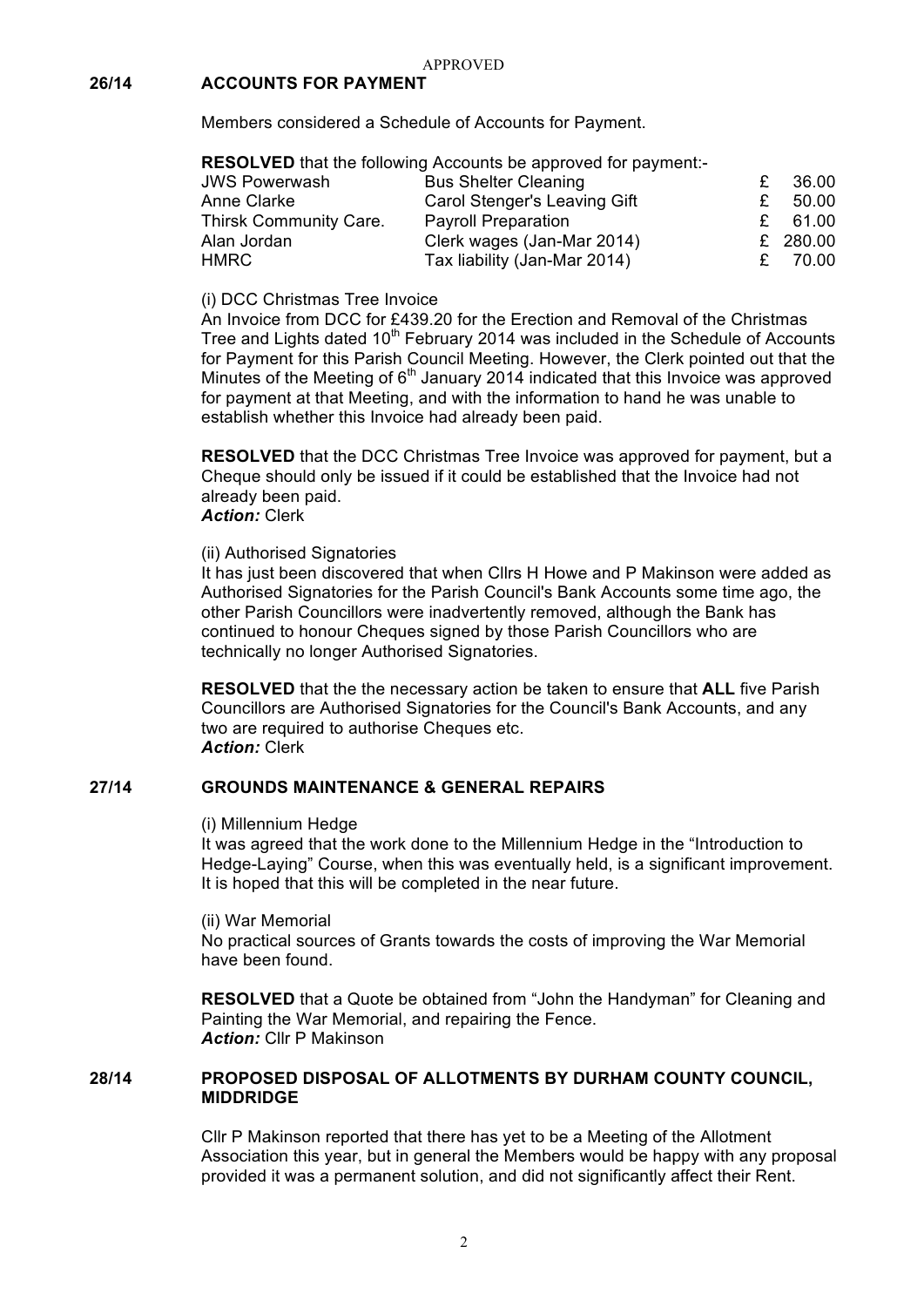#### APPROVED

In principle the Parish Council are prepared to take over ownership of the existing Allotments from DCC, but only if there is no question of Vehicular Access to the "Paddock" behind the Allotments being required in the future e.g. if this land was sold for Housing Development. There are basically two options:-

(a) Rent the "Paddock" from DCC on a long-term Lease; a cost of £350 per annum was mentioned, which the Parish Council considered is excessive in relation to their Annual Budget.

(b) Purchase the "Paddock" from DCC; a cost of £30,000 was mentioned. The Parish Council would consider the purchase of the "Paddock", but only if a substantial reduction could be negotiated, given that this area had been used for Allotments in the past. The possibility of getting the land designated as a "Limestone Landscape" was also mentioned.

**RESOLVED** that the option of purchasing the "Paddock" from DCC be pursued.

#### **29/14 PLANNING APPLICATIONS**

A Planning Application for modifications to 3, Meadows Edge has just been received, but additional information is required before the Parish Council can make a decision. *Action:* Clerk

## **30/14 CHILDREN'S' PLAY AREA**

It was noted that the Clerk's Monthly Inspection Reports showed no problems.

## **31/14 C35 NEWTON AYCLIFFE TO SHILDON ROAD-TRAFFIC CALMING**

A number of Drivers have been stopped and warned for Speeding. The 'Rumble' Strips have been renewed. The Community Police are to receive Training in the use of Speed Guns in the near future.

## **32/14 NEIGHBOURHOOD PLAN**

The Questionnaire Results, including Comments and Responses, have now been analysed, and considered by a Neighbourhood Plan Working Party. The Upper Eden Neighbourhood Plan is not considered a suitable model for Middridge, but an alternative is being considered.

**RESOLVED** that the Neighbourhood Plan Working Party meet on Wednesday 12<sup>th</sup> March to progress this matter further.

## **33/14 GATC COMMUNITY GOVERNANCE REVIEW**

The Great Aycliffe Town Council (GATC) Community Governance Review request to take over the Eldon Whins area of Middridge Parish is to be considered by the DCC Constitution Working Group on 18<sup>th</sup> March.

It has proved difficult to obtain any details of the GATC Proposal, but it is understood that this is on the basis that the proposed Housing Development would naturally form part of Newton Aycliffe, and that therefore any financial benefits should go to Newton Aycliffe. There is a Plan showing two areas of Middridge Parish which have been considered for appropriation; it is understood that it is the smaller area (marked in yellow) which is included in the GATC Proposal.

Cllr A Clarke expressed her disappointment that after a long history of Middridge and GATC cooperating on many matters, including working together in an Area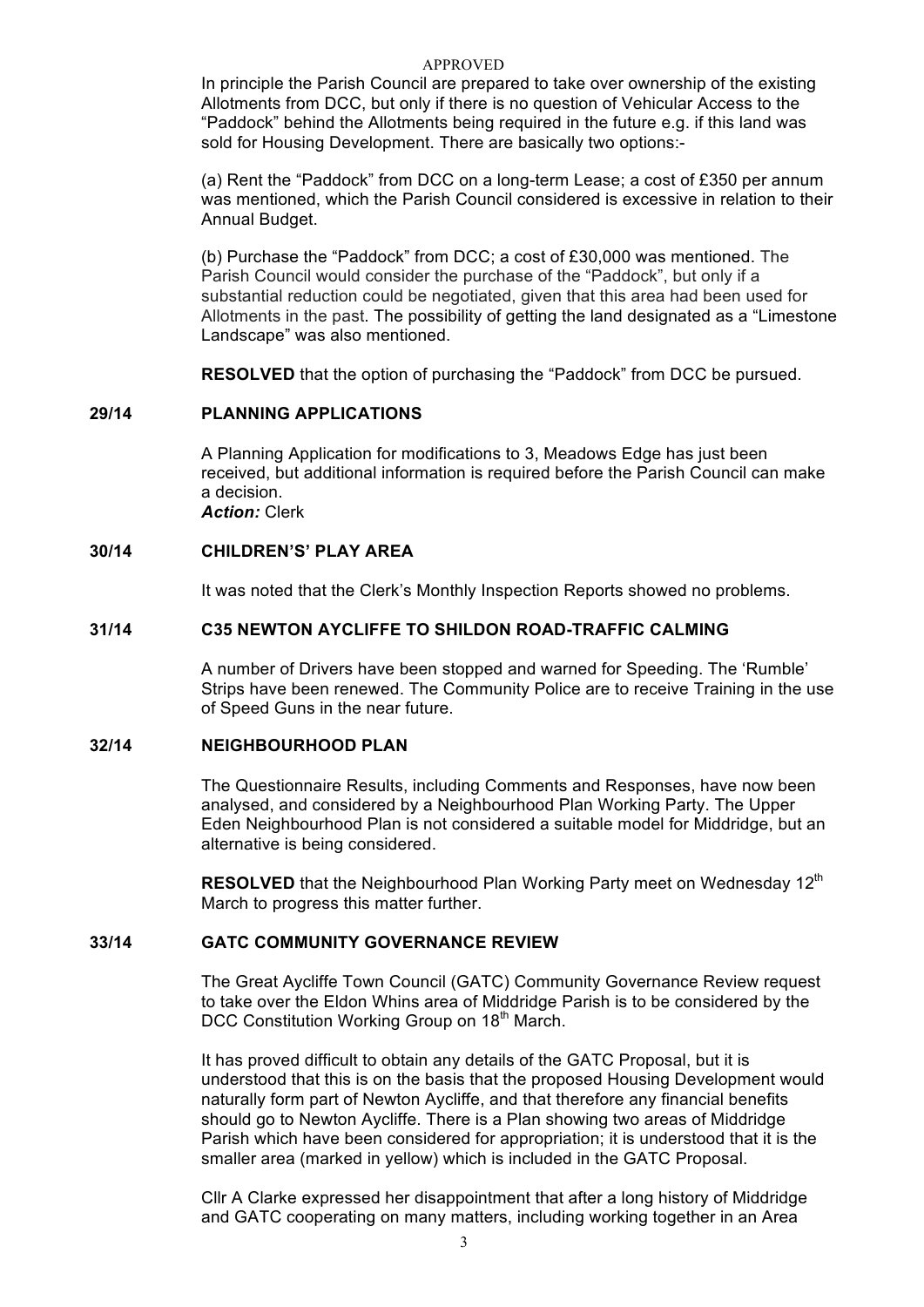#### APPROVED

Action Partnership (GAMP), GATC should now be attempting to take over part of Middridge Parish purely for financial gain.

**RESOLVED** that a Meeting be arranged with Colette Longbottom, the DCC Chief Legal Officer, to establish how the Community Governance Review process works, how the Parish Council can be involved, and what would be the most effective way of opposing the GATC Proposal. The Email proposing the Meeting to be circulated to Councillors before sending. *Action:* Clerk

**RESOLVED** that Steve Rag (the Council's CDALC representative) be consulted as to how the Small Local Councils Group could be involved in opposing this takeover bid by a larger Council. *Action:* Clerk

## **34/14 WEBSITE**

Cllr W Mellors has discussed the transfer of the Website Domain Name and Website Hosting of the Village Website with his existing Service Provider (BT), as a consequence of which BT have sent a Bill to the Parish Council for payment. This Bill refers to Line Rental Charges, which the Parish Council do not consider they should pay.

**RESOLVED** that this matter be discussed with BT, and the situation clarified. *Action:* Clerk

# **35/14 GAMP - AREA ACTION PARTNERSHIP – FEEDBACK**

Nothing to report.

## **36/14 DCC CUSTOMER FIRST STRATEGY**

It has not proved possible to obtain details of the DCC Customer First Policy from the DCC Website, so this matter could not be considered; Cllr J Clare agreed to investigate the problem.

#### **37/14 GENERAL CORRESPONDENCE**

(i) Requests for Donations were received from the Durham County Brass Band Association, and the Toma Fund (a Children's Cancer Charity).

**RESOLVED** that these organisations not be supported. *Action:* Clerk

#### **38/14 ADDITIONAL ITEMS**

(i) DCC Tree Management Policy In general this seems to be an excellent Policy Document, and it was suggested that it should adopted by the Parish Council. Cllr J Clare stated that GATC had adopted a slightly modified version excluding Sections not relevant to them.

**RESOLVED** that the GATC Clerk (Andrew Bailey) be contacted to obtain a copy of the GATC Tree Management Policy. *Action:* Clerk

**RESOLVED** that the DCC Online Consultation on their Tree Management Policy be completed. *Action:* Clerk